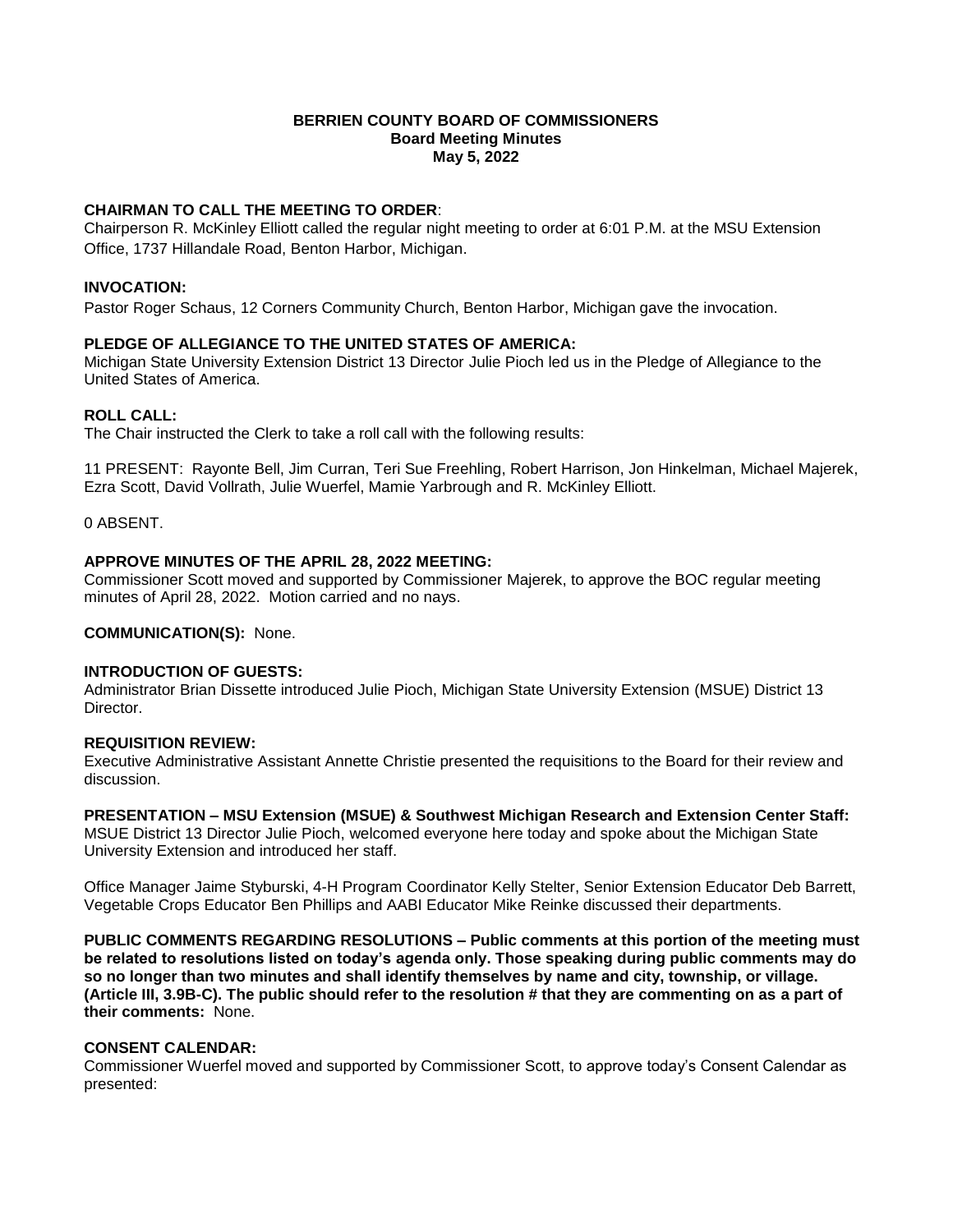| Resolutions # | Description                                     |
|---------------|-------------------------------------------------|
| F2205029      | Approve Weekly Bills                            |
| *B2205076     | <b>Approve Requisition List</b>                 |
| A2205260      | West Michigan Guardianship for services         |
| P2205261      | Complement Change Juvenile Center               |
| P2205266      | Emocha Mobile Health agreement                  |
| F2205269      | <b>MDOT Signature Authorization Berrien Bus</b> |
| A2205272      | Authorize speed study                           |

\*Commissioner Freehling abstained on Resolution #B2205076 on Requisition #58403 for REV in the amount \$48,580.75 in abundance of caution.

The Chair instructed the Clerk to call the roll with the following results:

11 YEAS: Curran, \*Freehling, Harrison, Hinkelman, Majerek, Scott, Vollrath, Wuerfel, Yarbrough, Bell and Elliott.

Motion carried, no nays.

## **ADDED RESOLUTION(S):** None.

## **COMMITTEE REPORT(S) – Finance Committee:**

The Finance Committee presented their Committee Report. Discussion was held. Parent Committee minutes are available at [www.berriencounty.org.](http://www.berriencounty.org/)

## **COMMISSIONER REPORT(S):**

The Commissioners presented their outside committee reports.

## **ADMINISTRATOR REPORT:**

Administrator Dissette gave his Administrator's Report.

## **GENERAL PUBLIC COMMENTS - Those speaking during public comments may do so no longer than two minutes and shall identify themselves by name and city, township, or village. (Article III, 3.9B-C):**

Jerry Sirk, Benton Charter Township, spoke about the Masonic Lodge and a member of the lodge was selected District Mason of the year.

George Lucas stated he is a candidate for State Representative for the 38th District and spoke about himself.

Adolf Pelzer, Hagar Township, spoke about the BOC's conference room and night meetings.

Annie Brown stated she is a candidate for State Representative for the 38th District and spoke about herself.

Tony Benhart, Sodus Township, asked when the Administrator's evaluation will take place. He discussed the changes at Animal Control. He spoke about the Human Resources Director and Personnel & Human Services Committee being a possible conflict.

Commissioner Jon Hinkelman, thanked MSUE for their presentation and for their services.

Commissioner Ezra Scott, thanked Sheriff Paul Bailey and his staff for attending the BOC meetings.

Sheriff Paul Bailey spoke about Animal Control.

Administrator Brian Dissette gave an update on Animal Control.